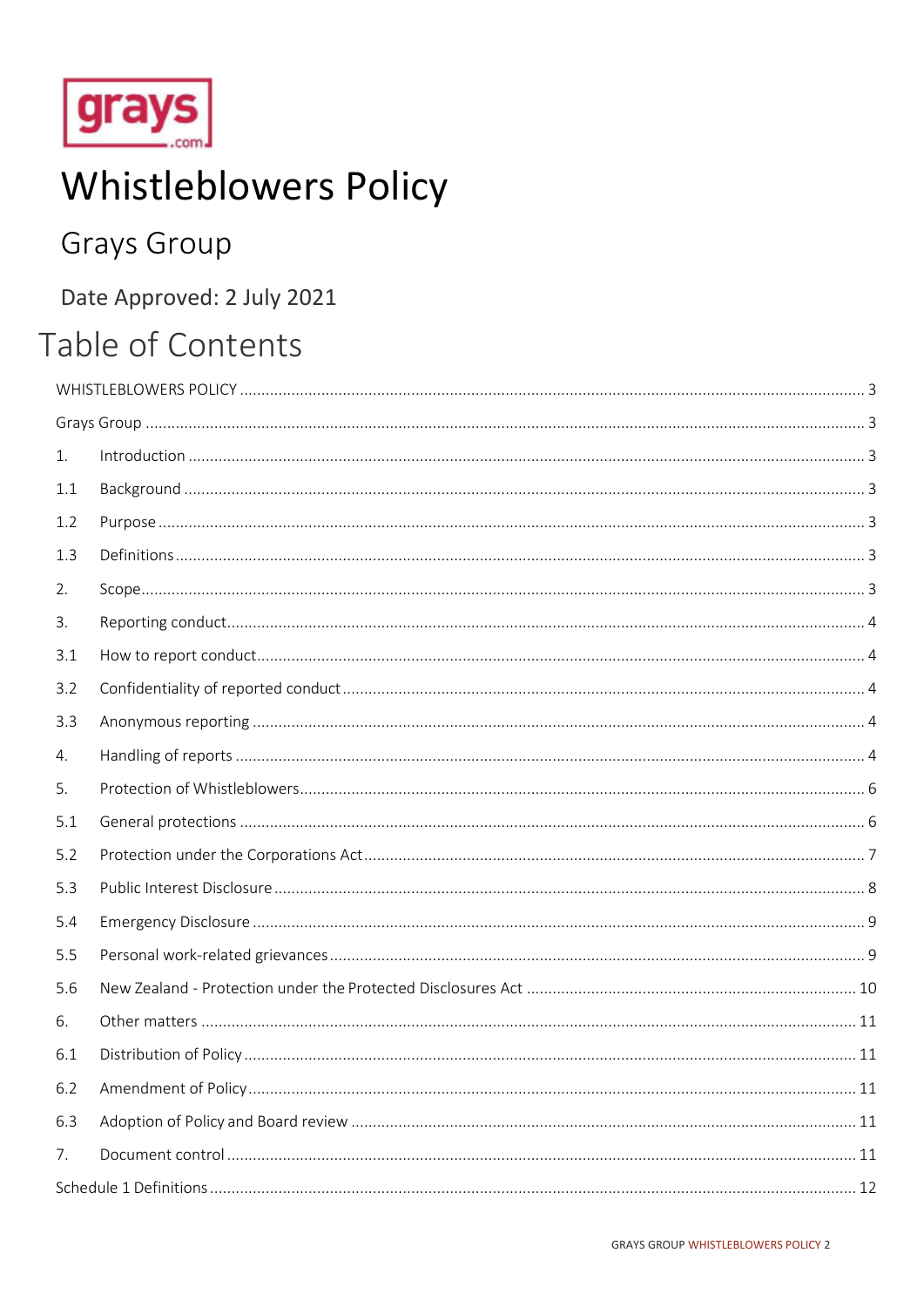# <span id="page-1-0"></span>WHISTLEBLOWERS **POLICY**

## <span id="page-1-1"></span>Grays Group

## <span id="page-1-2"></span>**1. Introduction**

## <span id="page-1-3"></span>**1.1 Background**

Grays.com Pty Ltd ABN 78 634 636 310 and each of its Related Bodies Corporate (as defined in the *Corporations Act 2001* (Cth)) (Group) is committed to promoting and supporting a culture of corporate compliance and ethical behaviour.

The Whistleblowers Policy (Policy) is one of a number of policies that promote a culture of compliance, honesty and ethical behaviour within the Group.

The Group is also committed to the highest standards of conduct, transparency and ethical behaviour in all of its business activities.

The Group encourages the reporting of any instances of suspected unethical, illegal, fraudulent or undesirable conduct involving the Group's businesses, and will ensure that those persons who make a report shall do so without fear of intimidation, disadvantage or reprisal.

## <span id="page-1-4"></span>**1.2 Purpose**

The purpose of this Policy is to:

- (a) encourage more disclosures of Reportable Conduct;
- (b) encourage Whistleblowers to raise any concerns and report instances of Reportable Conduct where there are reasonable grounds to support such action, without fear of intimidation, disadvantage or reprisal;
- (c) outline the mechanisms for the reporting

and investigation of reported matters;

- (d) outline the measures in place to protect a Whistleblower;
- (e) outline the additional procedures and protections that apply to Whistleblowers under the Corporations Act in relation to the reporting of possible breaches of the Corporations Act. Paragraph 5.2 of this Policy explains these procedures and protections;
- (f) outline the additional procedures and protections that apply to Whistleblowers under the Protected Disclosures Act (New Zealand) (refer to paragraph 5.6); and
- (g) to meet the Group's legal and regulatory obligations.

It is expected that current Employees will report known, suspected or potential cases of Reportable Conduct. Failure to raise issues could result in disciplinary action for current Employees.

## <span id="page-1-5"></span>**1.3 Definitions**

Capitalised terms used in this Policy are defined in the Schedule.

## <span id="page-1-6"></span>**2. Scope**

This Policy applies to all Whistleblowers who wish to report Reportable Conduct regarding the Group's activities.

This Policy applies only in connection with Reportable Conduct. This Policy does not apply to current Employee grievances or any complaints of injustice in the assessment of any current Employee's performance or disciplinary procedures. The definition of Reportable Conduct is set out in Schedule 1 and should be considered prior to making a report.

This Policy does not prevent a Whistleblower from reporting Reportable Conduct to a regulator under an applicable law or prudential standard.

 GRAYS GROUP WHISTLEBLOWERS POLICY 3 Although not dealt with in this Policy, this policy does not prevent disclosures pertaining to tax matters being made in accordance with Part IVD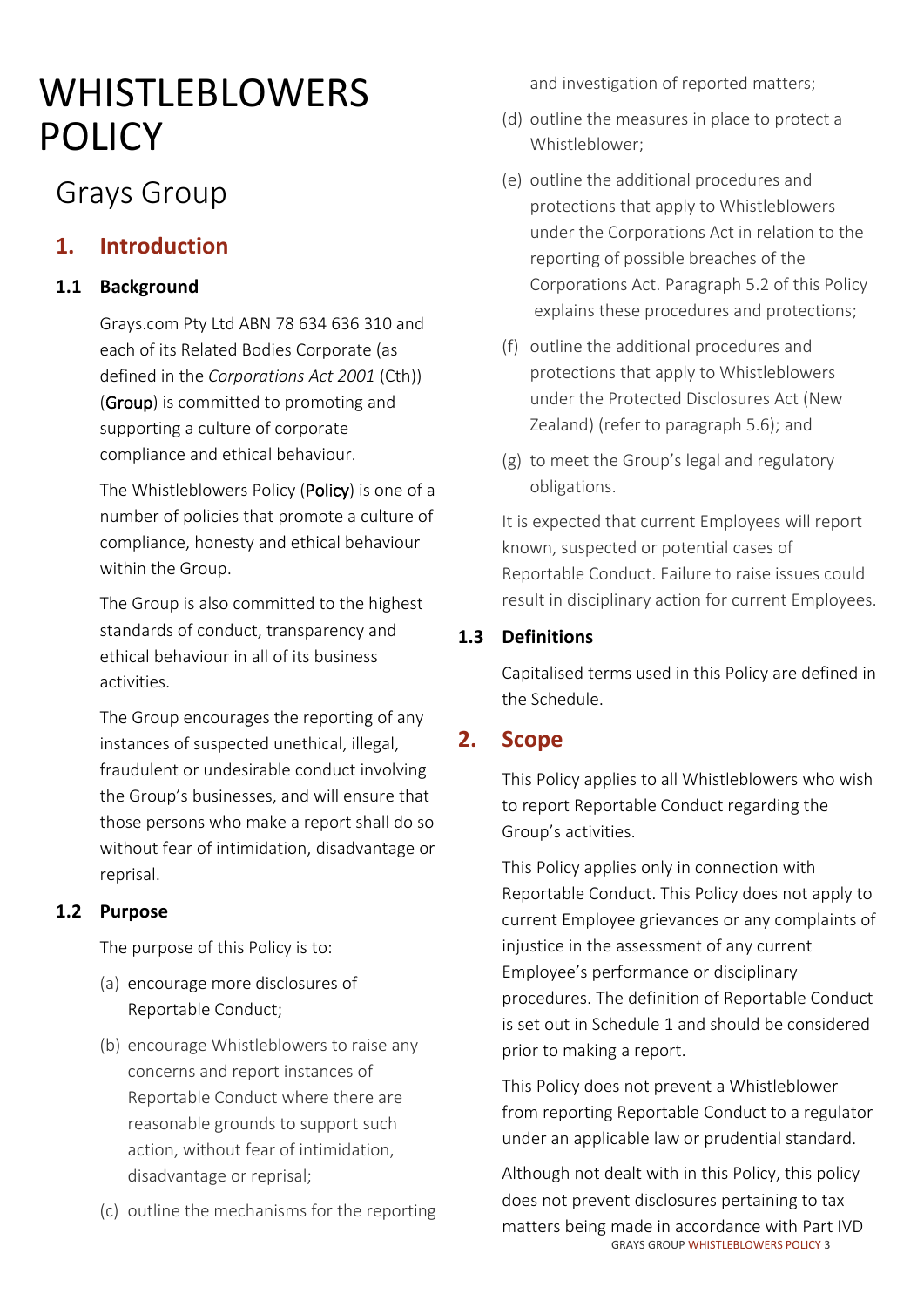of the *Taxation Administration Act 1953* (Cth). For further information about the protections under the tax whistleblower regime, see the webpage of the Australian Taxation Office (ATO) on tax whistleblowers.

## <span id="page-2-0"></span>**3. Reporting conduct**

#### <span id="page-2-1"></span>**3.1 How to report conduct**

Whistleblowers can report Reportable Conduct to the Group's Whistleblower Protection Officers:

- (a) Jeff McLean (Chief Operating Officer), Email: [jeff.mclean@grays.com.au;](mailto:jeff.mclean@grays.com.au) and/or
- (b) Tonderai Maenzanise (Chief Financial Officer), Email: [tonderai.maenzanise@grays.com.au](mailto:tonderai.maenzanise@grays.com.au)

Reports may also be posted to c/- Grays Group, Locked Bag 1004, Moorebank 1875 (marketed private and confidential and to the attention of one of the Whistleblower Protection Officers).

It is the Group's preference that Whistleblowers raise reports with the Whistleblower Protection Officers. However, as set out in paragraph 5.2(b), in Australia, an Eligible Discloser may also raise the matter with an "officer" or "senior manager" of the Group. These are defined in the Corporations Act as "*a director, or a senior manager in the company who makes, or participates in making, decisions that affect the whole, or a substantial part, of the business of the company, or who has the capacity to affect significantly the company's financial standing.*" Similar provisions apply in New Zealand (refer to paragraph 5.6(e)).

## <span id="page-2-2"></span>**3.2 Confidentiality of reported conduct**

<span id="page-2-3"></span>Reports will be kept confidential to the extent possible, subject to legal and regulatory requirements.

Whistleblowers can choose to remain anonymous while making a disclosure, over the course of an investigation and after the investigation has finalised. Whistleblowers may refuse to answer questions that they feel could reveal their identity at any time, including follow-up conversations. Whistleblowers who wish to remain anonymous should maintain ongoing two-way communication with the Group, so that the Group can ask followup questions or provide feedback.

Reports can be made anonymously, if required, by sending written reports directly to the Whistleblower Protection Officer.

If a Whistleblower chooses to disclose Reportable Conduct anonymously, this may hinder the ability of the Group to fully investigate the matter or contact the Whistleblower. Disclosures that involve a threat to life or property, illegal activities or legal action against the Group may require actions that do not allow for complete anonymity.

## <span id="page-2-4"></span>**4. Handling of reports**

## **4.1 Timely review of reported conduct**

All reports of Reportable Conduct will be investigated by a Whistleblower Protection Officer on a timely basis. Appropriate corrective action will be taken as warranted by the investigation.

## **4.2 Role of Whistleblower Protection Officer**

The Whistleblower Protection Officer is responsible for:

- (a) determining whether a report qualifies for protection and whether a formal, in-depth investigation is required;
- (b) coordinating the investigation into any report received from a Whistleblower;
- (c) documenting and handling all matters in relation to the report and investigation (noting that the methods for documenting and reporting any findings will depend on the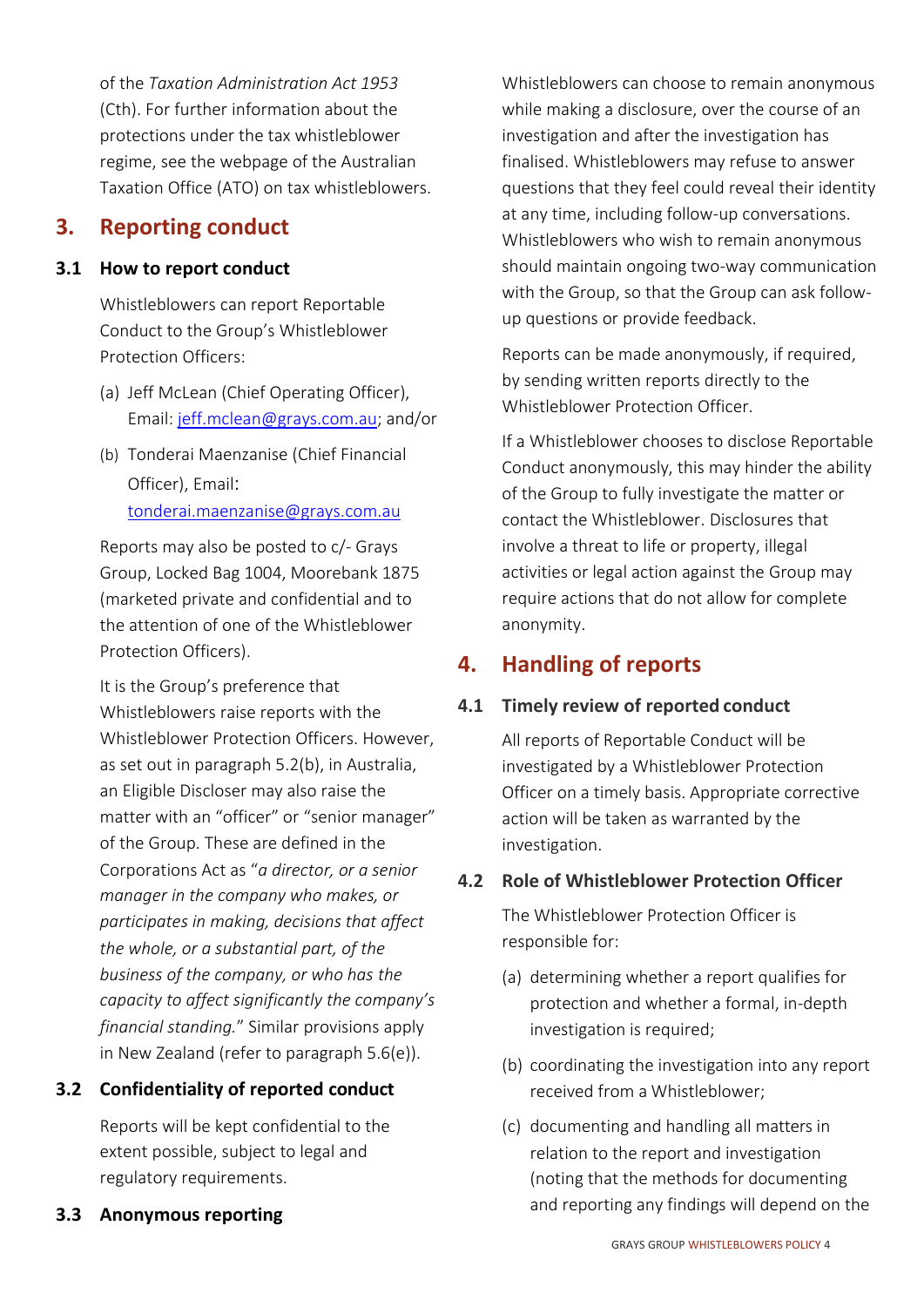nature of the report); and

(d) finalising all investigations.

The timeframes for each of the above will vary depending on the nature of the disclosure.

The Whistleblower Protection Officer will, at all times, have direct and unrestricted access to reasonable financial, legal and operational assistance when this is required for any investigation.

## **4.3 Rights of person who is alleged to have acted improperly**

A person who is the subject of an investigation is entitled to be:

- (a) informed as to the substance of any adverse comment that may be included in a report or other document arising out of any such investigation; and
- (b) given a reasonable opportunity to put their case to the Whistleblower Protection Officer who is investigating the report.

## **4.4 Whistleblower will be kept appropriately informed**

Where possible, and assuming the Whistleblower is not anonymous and can be contacted, the Whistleblower:

- (a) will be kept appropriately informed of the progress of action taken in respect of their report; and
- (b) at the conclusion of the investigation, will be informed of the outcome (however, there may be circumstances where it may not be appropriate to provide details of the outcome to the Whistleblower).

## **4.5 Confidentiality**

The Group and any persons receiving reports will not disclose particulars of reported matters that would suggest the identity of

the Whistleblower without obtaining the Whistleblower's prior consent, subject to any requirements of applicable law. Any such disclosure to which the Whistleblower consents will be made on a strictly confidential basis.

All files and records created from an investigation will be retained under strict security. The unauthorised release of information without a Whistleblower's consent to any person not involved in the investigation is a breach of this Policy, subject to any requirements of applicable law.

## **4.6 Support and practical measures for Whistleblowers**

- (a) The Group has the following measures in place in order to protect the confidentiality of the Whistleblower's identity:
	- (i) all personal information or reference to the Whistleblower witnessing an event will be redacted;
	- (ii) the Whistleblower will be referred to in a gender-neutral context;
	- (iii) where possible, the Whistleblower will be contacted to help identify certain aspects of their disclosure that could inadvertently identify them;
	- (iv) disclosures will be handled and investigated by qualified staff;
	- (v) all paper and electronic documents and other materials relating to disclosures will be stored securely;
	- (vi) access to all information relating to a disclosure will be limited to those directly involved in managing and investigating the disclosure;
	- GRAYS GROUP WHISTLEBLOWERS POLICY 5 (vii) only a restricted number of people who are directly involved in handling and investigating a disclosure will be made aware of a Whistleblower's identity (subject to the Whistleblower's consent) or information that is likely to lead to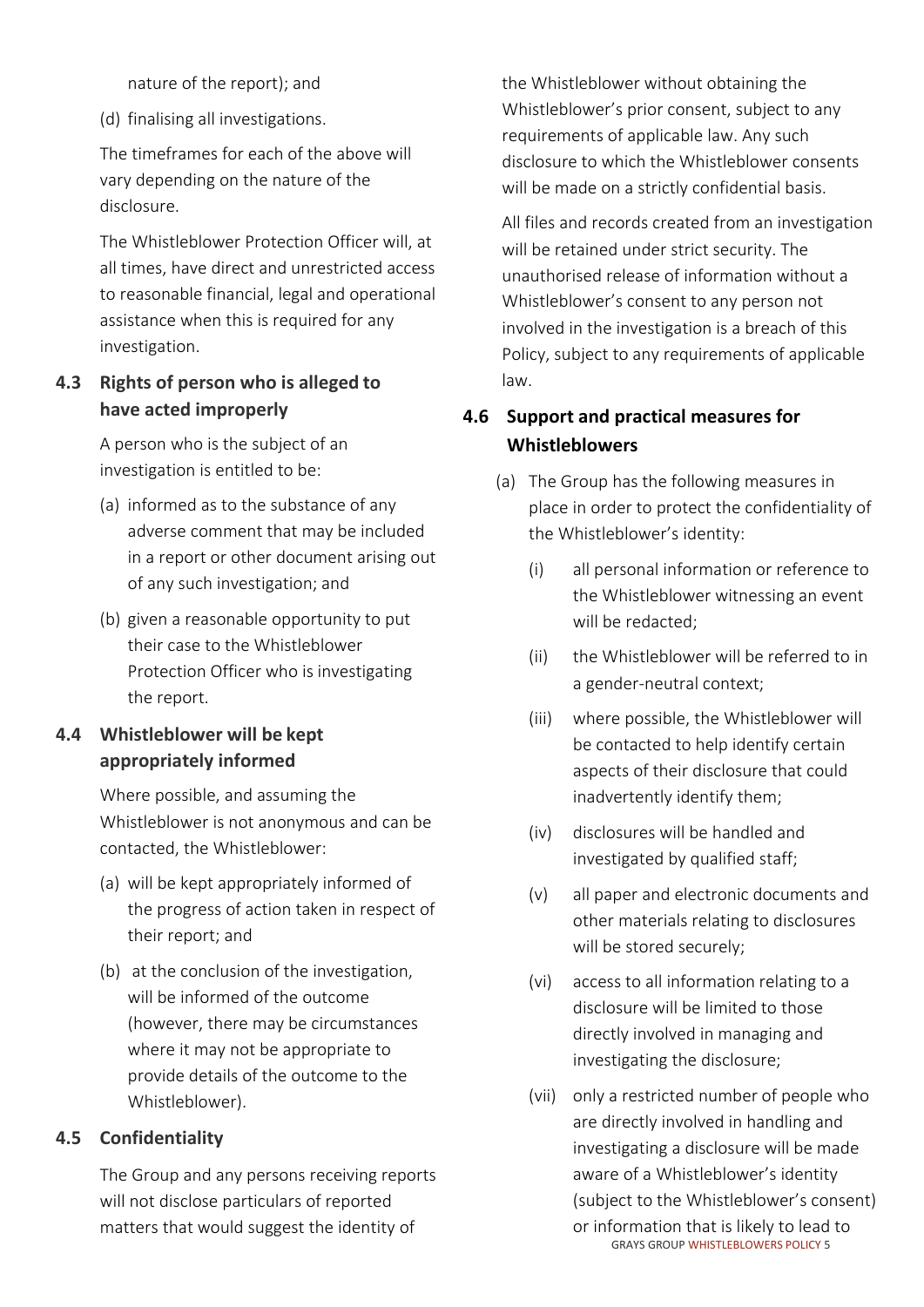the identification of the Whistleblower;

- (viii) communications and documents relating to the investigation of a disclosure will not to be sent to an email address that can be accessed by other staff;
- (ix) each person who is involved in handling and investigating a discloser will be reminded about the confidentiality requirements, including that an unauthorised disclosure of a Whistleblower's identity may be a criminal offence.
- (b) The Group will have the following measures in place in order to protect the Whistleblower from detriment:
	- (i) processes for assessing the risk of detriment against a Whistleblower and other persons (e.g. other staff who might be suspected to have made a disclosure), which will commence as soon as possible after receiving a disclosure;
	- (ii) counselling services (available to current Employees); and
	- (iii) strategies to help a current Employees minimise and manage stress, time or performance impacts, or other challenges resulting from the disclosure or its investigation.
- (c) A Whistleblower may seek independent legal advice or contact regulatory bodies, such as ASIC, APRA or the ATO, if they believe they have suffered detriment.

## **4.7 Fair treatment for individuals mentioned in a report**

The Group has the following measures in place for ensuring fair treatment of

individuals mentioned in a report, including those subject of a report, of Reportable Conduct by a Whistleblower:

- (a) reports will be handled confidentially, when it is practical and appropriate in the circumstances;
- (b) each report will be assessed and may be the subject of an investigation;
- (c) the object of an investigation is to determine whether there is enough evidence to substantiate or refute the matters reported;
- (d) when an investigation needs to be undertaken, the process will be objective, fair and independent;
- (e) a current Employee who is the subject of a disclosure will be advised about the subject matter of the disclosure as and when required by the principles of natural justice and procedural fairness and prior to any actions being taken; and
- (f) a current Employee who is the subject of a disclosure may contact the Group's counselling services.

## <span id="page-4-0"></span>**5. Protection of Whistleblowers**

## <span id="page-4-1"></span>**5.1 General protections**

Whistleblowers that report a concern in good faith under this Policy must not be personally disadvantaged by:

- (a) dismissal;
- (b) injury in employment;
- (c) alteration of their position or duties to their disadvantage;
- (d) any form of harassment or intimidation;
- (e) discrimination from an Employee;
- (f) harm or injury, including psychological harm;
- (g) damage to their property;
- (h) damage to their reputation;
- GRAYS GROUP WHISTLEBLOWERS POLICY 6 (i) damage to their business or financial position;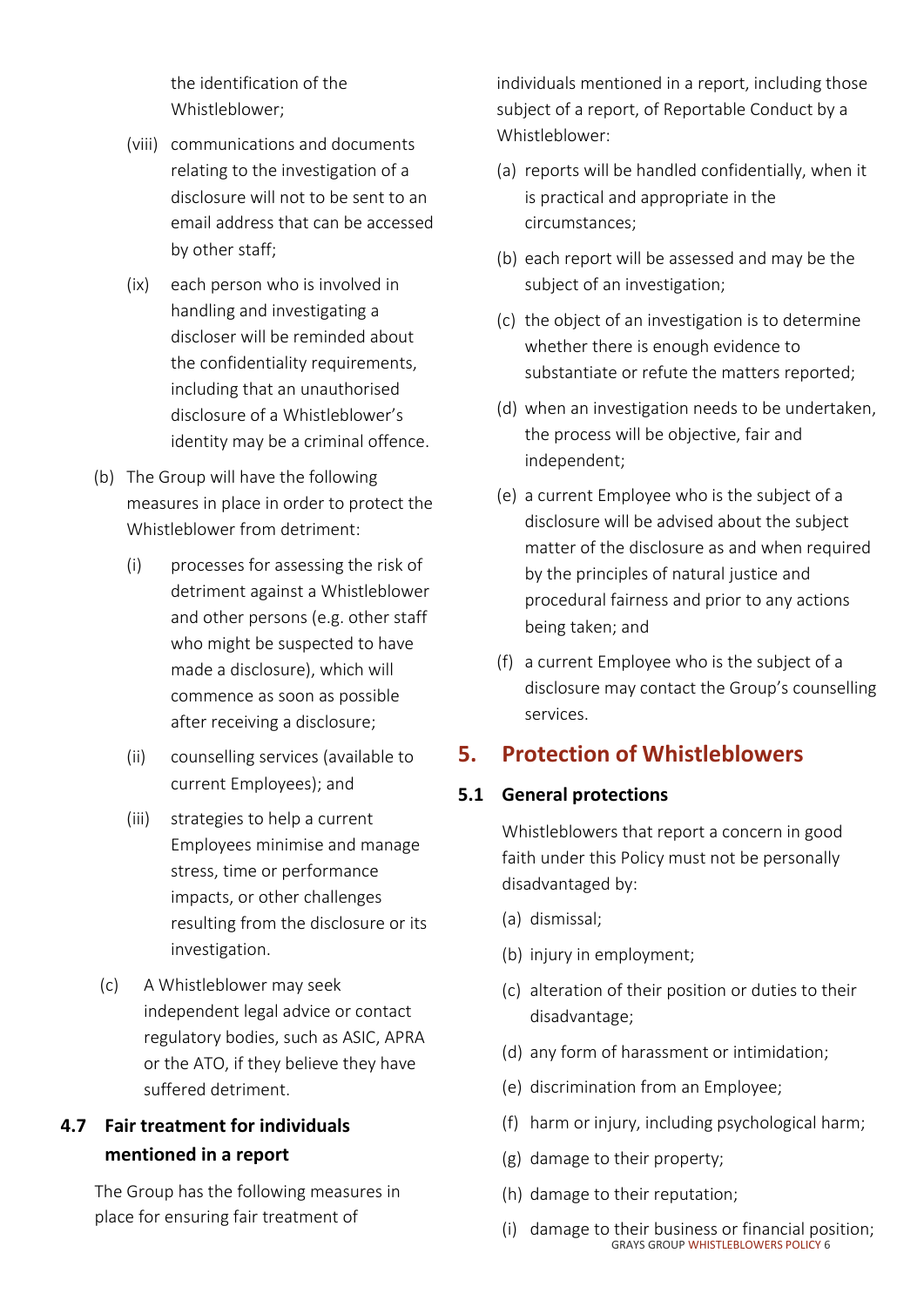or

(j) any other damage.

The Whistleblower is not, however, protected from civil or criminal liability for any of his or her conduct which may be revealed by the report. However, if a Whistleblower reports such conduct and actively cooperates in an investigation in which they may be implicated, there may be some cases where the fact that they have made a report will be taken into account as a mitigating factor when determining actions which may be taken against them.

#### <span id="page-5-0"></span>**5.2 Protection under the Corporations Act**

In Australia, the Corporations Act provides additional protections in relation to the reporting of a possible contravention of the Corporations Act and other legislation.

#### Qualifying disclosure

A disclosure of information by a person qualifies for protection under the Corporations Act if (Qualifying Disclosure):

- (a) the person is:
	- (i) an Employee;
	- (ii) an individual who supplies services or goods to the Group (whether paid or unpaid), including their employees (e.g. current and former contractors, consultants, service providers and business partners);
	- (iii) an individual who is an associate of a Group company; or
	- (iv) a relative, dependent, or dependent of a spouse of, an individual referred to in paragraphs (a)(i) to (iii) above (each an Eligible Discloser); and
- (b) the disclosure is made to:
	- (i) ASIC, APRA or another Commonwealth Body prescribed

under the Corporations Act;

- (ii) the Group's auditor, or a member of the audit team;
- (iii) a director, secretary or senior manager of the Group;
- (iv) a person authorised by the Group to receive disclosures of that kind (that is, a Whistleblower Protection Officer); or
- (v) a legal practitioner for the purpose of obtaining legal advice or legal representation in relation to the operation of the whistleblower provisions in the Corporations Act;
- (c) the Whistleblower has reasonable grounds to suspect that the information:
	- (i) concerns misconduct, or an improper state of affairs or circumstances, in relation to the Group; or
	- (ii) indicates that that the Group or any of its Employees have engaged in conduct that:
		- o constitutes an offence against, or contravention of, a provision of any of the following:

-the Corporations Act;

-the *Australian Securities and Investments Commission Act 2001* (Cth);

-the *Banking Act 1959* (Cth)

-the *Financial Sector (Collection of Data) Act 2001* (Cth);

-the Insurance Act *1973* (Cth);

-the *Life Insurance Act 1995* (Cth);

-the *National Consumer Credit Protection Act 2009* (Cth);

-the *Superannuation Industry (Supervision) Act 1993* (Cth);

- *Modern Slavery Act 2018* (Cth);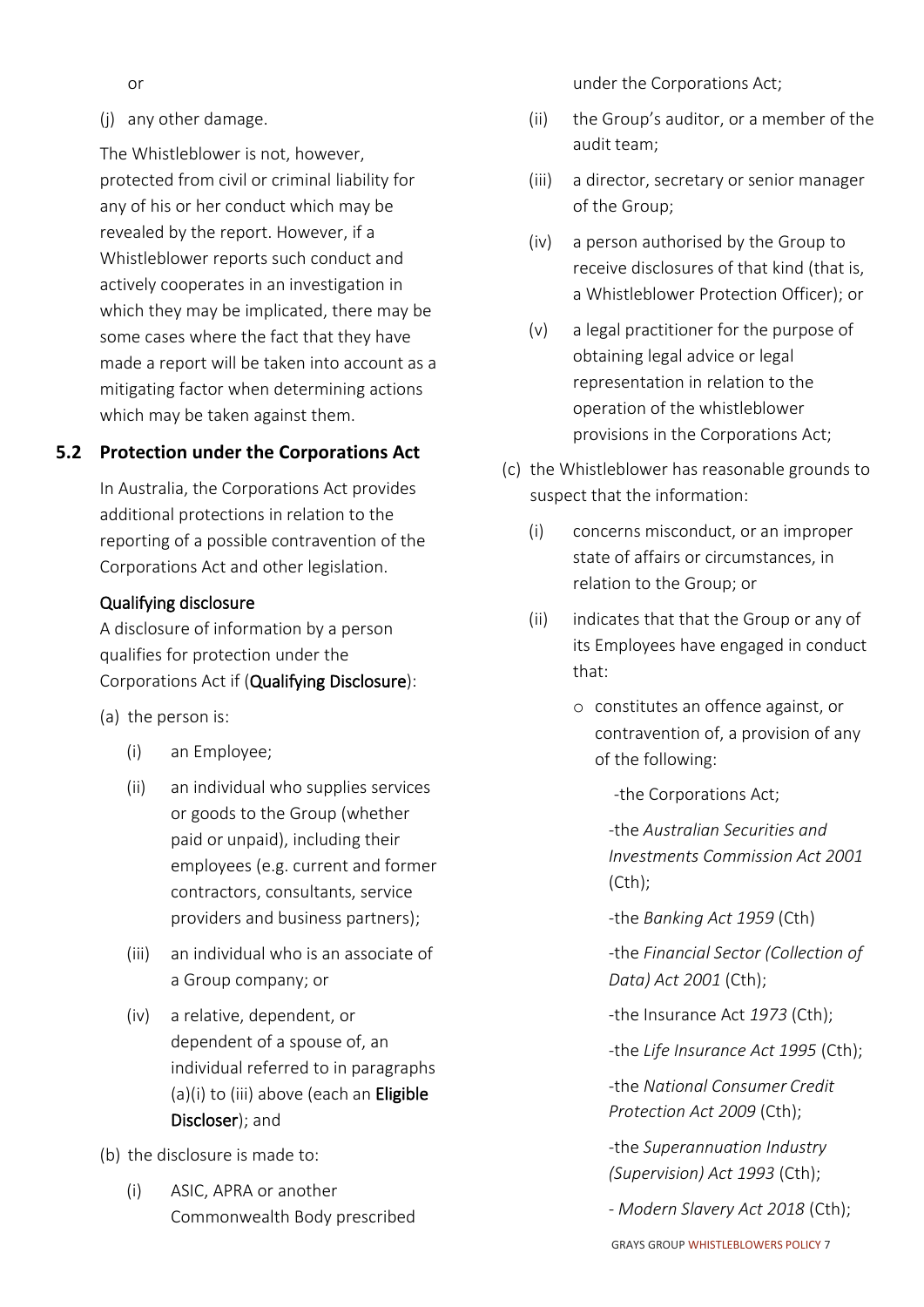-an instrument made under any Act referred to above;

- o constitutes an offence against any other law of the Commonwealth that is punishable by imprisonment by imprisonment for a period of 12 months or more; or
- o represents a danger to the public or the financial system.

#### The Protections

If these conditions are met, the Corporations Act provides the following protections to the Whistleblower:

- (a) The Whistleblower is not subject to any civil, criminal or administrative liability (including disciplinary action) for making the disclosure (however, this protection does not grant immunity for any misconduct that the Whistleblower has engaged in that is revealed in their disclosure).
- (b) No contractual or other remedy may be enforced or exercised against a Whistleblower on the basis of the disclosure, and a contract to which the Whistleblower is a party may not be terminated on the basis that the disclosure constitutes a breach of the contract.
- (c) In some circumstances, the disclosure is not admissible in evidence against the Whistleblower in criminal proceedings or in proceedings for the imposition of a penalty, other than proceedings in respect of the falsity of the disclosure.
- (d) The Whistleblower is protected from actual or threatened detriment because of the report (refer to section 1317ADA of the Corporations Act for a definition of "detrimental conduct") and may receive compensation for any damage caused by

such detriment.

#### Confidentiality and non-disclosure

Subject to limited exceptions, the person to whom the disclosure is made must not disclose the substance of the report, the Whistleblowers identity or information likely to lead to identification of the Whistleblower.

In addition, neither the Whistleblower nor any other person will be required:

- (a) to disclose to a court or tribunal:
	- (i) the identity of the Whistleblower; or
	- (ii) information that is likely to lead to the identification of the Whistleblower; or
- (b) to produce to a court or tribunal a document containing:
	- (i) the identity of the Whistleblower; or
	- (ii) information that is likely to lead to identification of the Whistleblower;

except where:

- (c) it is necessary to do so for the purposes of giving effect to the protections under the Corporations Act (as described in paragraph 5.2 of this Policy); or
- (d) the court or tribunal thinks it necessary in the interests of justice to do so.

The Group is committed to full compliance with these protective provisions.

## <span id="page-6-0"></span>**5.3 Public Interest Disclosure**

A public interest disclosure by a Whistleblower qualifies for protection under the Corporations Act if:

- (a) the Whistleblower has previously made a report regarding the same conduct, and that report qualifies for protection under paragraph 5.2 of this Policy;
- (b) at least 90 days have passed since the previous report was made;
- (c) the Whistleblower does not have reasonable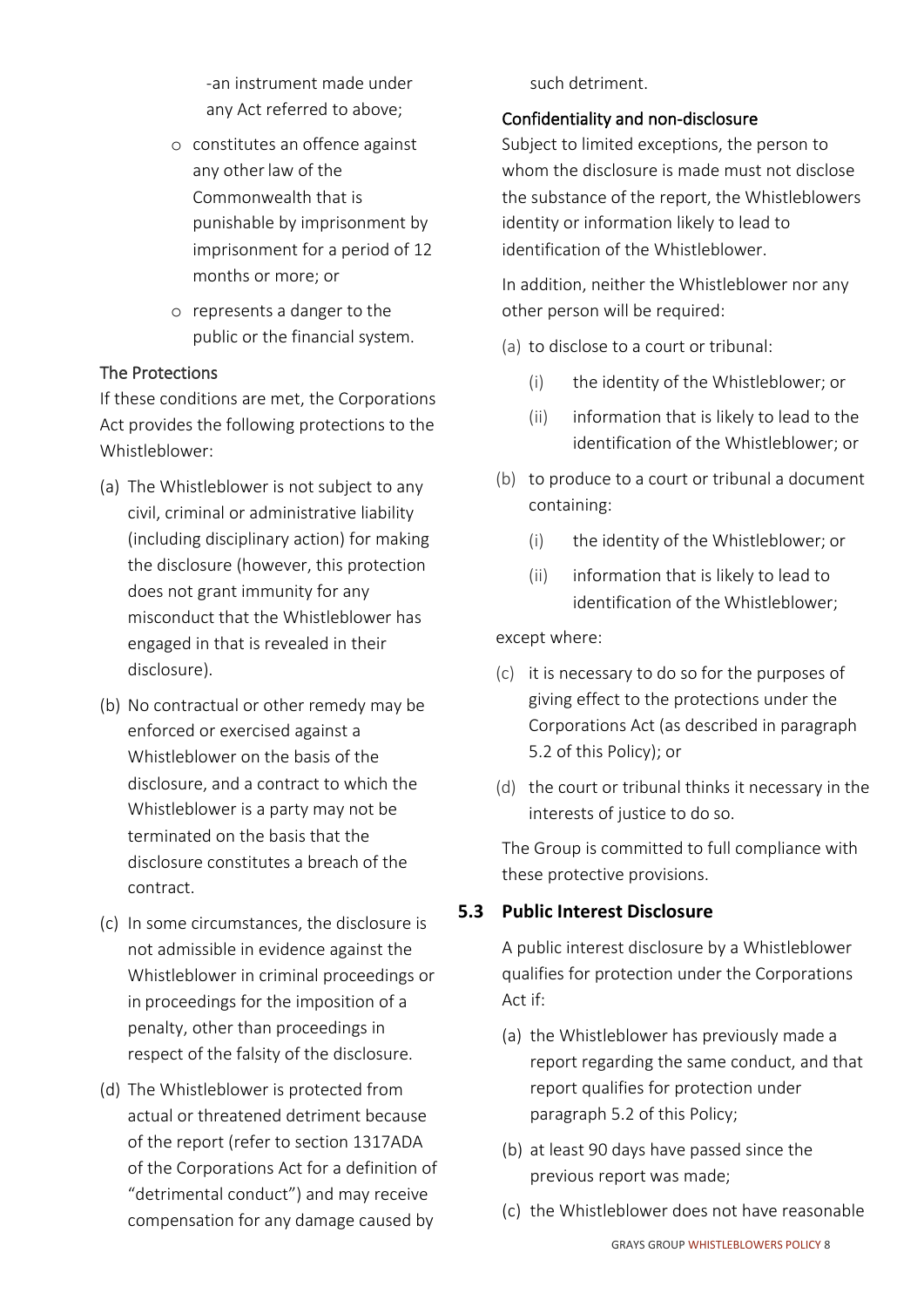grounds to believe that action is being, or has been, taken to address the matters to which the previous disclosure related;

- (d) the Whistleblower has reasonable grounds to believe that making a further disclosure of the information would be in the public interest (Public Interest Disclosure);
- (e) after the end of the time period referred to above in paragraph (b), the Whistleblower gives the person to whom the previous report was made a written notification that:
	- (i) includes sufficient information to identify the previous report; and
	- (ii) states that the Whistleblower intends to make a Public Interest Disclosure;
- (f) the Public Interest Disclosure is made to a member of the Parliament of the Commonwealth, the Parliament of a State or the legislature of a Territory or a Journalist; and
- (g) the extent of the information disclosed in the Public Interest Disclosure is no greater than is necessary to inform the recipient referred to in paragrap[h 5.3\(f\)](#page-6-0) of the misconduct or the improper state of affairs or circumstances in relation to the Group or the matters set out paragraph 5.2(c).

A Whistleblower must understand the criteria for making a public interest disclosure. Therefore, a Whistleblower should obtain independent legal advice before making a public interest disclosure.

## <span id="page-7-0"></span>**5.4 Emergency Disclosure**

An emergency report by a Whistleblower qualifies for protection under the Corporations Act if:

- (a) the Whistleblower has previously made a report regarding the same conduct, and that report qualifies for protection under paragraph 5.2 of this Policy;
- (b) the Whistleblower has reasonable grounds to believe that there is a substantial and imminent danger to the health or safety of one or more persons or to the natural environment (Emergency Disclosure);
- (c) the Whistleblower gives the person to whom the previous report was made a written notification that:
	- (i) includes sufficient information to identify the previous report; and
	- (ii) states that the Whistleblower intends to make an Emergency Disclosure; and
- (d) the Emergency Disclosure is made to a member of the Parliament of the Commonwealth, the Parliament of a State or the legislature of a Territory or a Journalist; and
- (e) the extent of the information disclosed in the Emergency Disclosure is no greater than is necessary to inform the recipient referred to in parag[raph 5.4\(d\) o](#page-7-0)f the substantial and imminent danger.

A Whistleblower must understand the criteria for making an emergency disclosure. Therefore, a Whistleblower should obtain independent legal advice before making an emergency disclosure.

## <span id="page-7-1"></span>**5.5 Personal work-related grievances**

A report by a Whistleblower does not qualify for protection under the Corporations Act to the extent that the information disclosed:

- (a) concerns a grievance about any matter in relation to the Whistleblowers employment, or former employment, having (or tending to have) implications for the Whistleblower personally;
- (b) does not have significant implications for the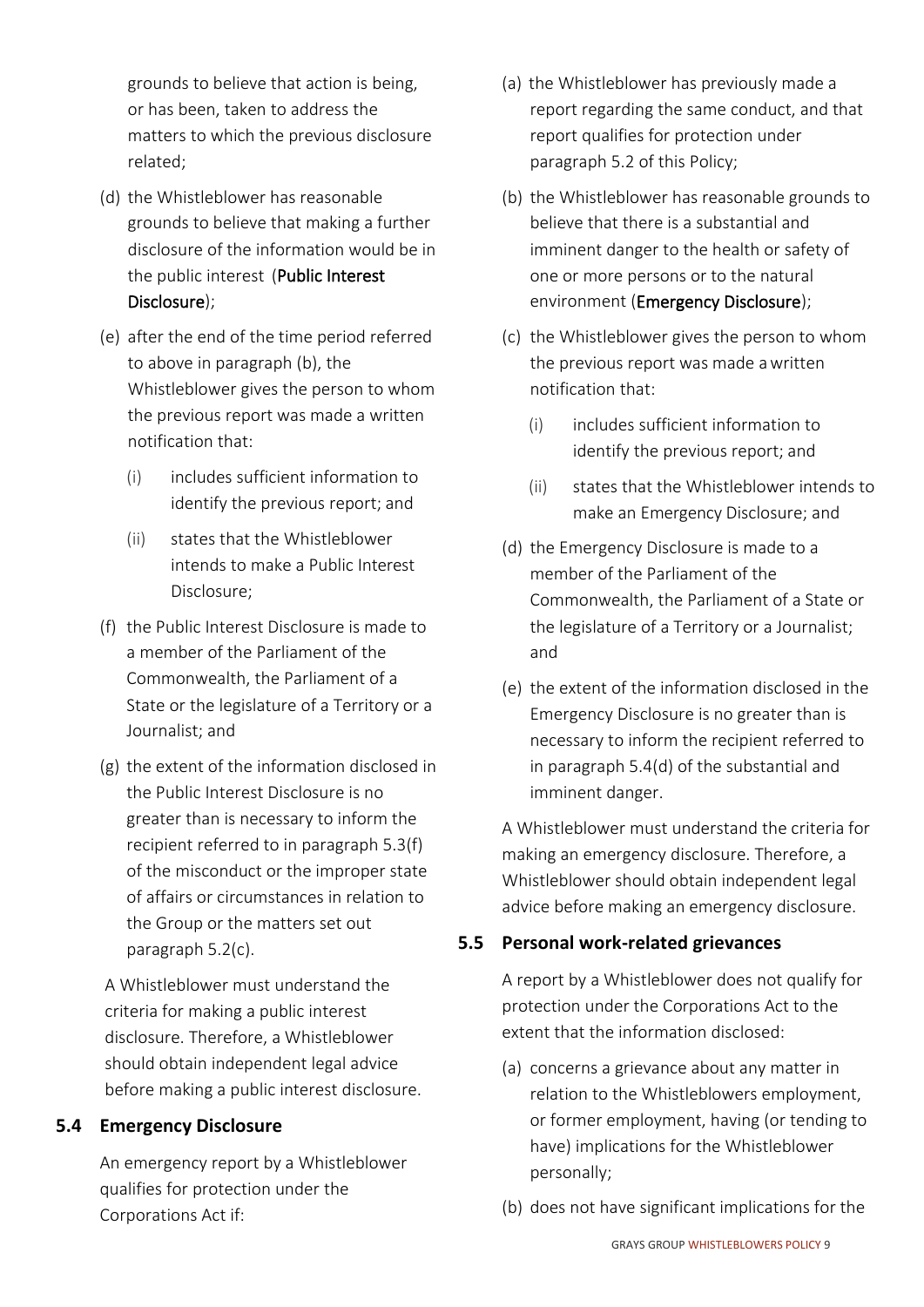Group (that do not relate to the Whistleblower); and

(c) does not concern conduct, or alleged conduct, referred to in set out paragraph 5.2(c).

A personal work related grievance may still qualify protection under the Corporations Act if:

- (a) it includes information about misconduct (as set out in paragraph 5.2(c)), or information about misconduct (as set out in paragraph 5.2(c)) includes or is accompanied by a personal work-related grievance (mixed report);
- (b) the Group has breached employment or other laws punishable by imprisonment for a period of 12 months or more, engaged in conduct that represents a danger to the public, or the disclosure relates to information that suggests misconduct beyond the discloser's personal circumstances;
- (c) the Whistleblower suffers from or is threatened with detriment for making a report; or
- (d) the Whistleblower seeks legal advice or legal representation about the operation of the whistleblower protections under the Corporations Act.

## <span id="page-8-0"></span>**5.6 New Zealand - Protection under the Protected Disclosures Act**

In New Zealand, the Protected Disclosures Act provides additional protections to Whistleblowers in relation to the reporting of serious wrongdoing in or by a New Zealand entity of the Group.

## Serious wrongdoing includes:

(a) conduct that poses a serious risk to public health, safety, the environment or the maintenance of the law; or

(b) any criminal offence.

A disclosure of information by a Whistleblower qualifies for protection under the Protected Disclosures Act if:

- (a) the Whistleblower is an Employee of a New Zealand entity of the Group;
- (b) the Whistleblower believes on reasonable grounds that the information is true or likely to be true;
- (c) the Whistleblower wishes to disclose the information so that the serious wrongdoing can be investigated; and
- (d) the Whistleblower wishes the disclosure to be protected; and
- (e) the report is made to:
	- (i) the Group's auditor, or a member of the audit team;
	- (ii) a director, secretary or senior manager of the Group; or
	- (iii) a person authorised by the Group to receive disclosures of that kind (that is, a Whistleblower Protection Officer).

If these conditions are met, New Zealand legislation provides the following protections to the Whistleblower for making a protected disclosure (Protected Disclosure):

- (a) under the Protected Disclosures Act, no civil, criminal or disciplinary proceedings can be taken against a person for making a Protected Disclosure;
- (b) a Whistleblower who suffers retaliatory action by their employer for making a Protected Disclosure can take personal grievance proceedings under the Employment Relations Act; and
- GRAYS GROUP WHISTLEBLOWERS POLICY 10 (c) it is unlawful under the Human Rights Act to treat a Whistleblower making a Protected Disclosure less favourably than others in the same or similar circumstances. If a Whistleblower making a Protected Disclosure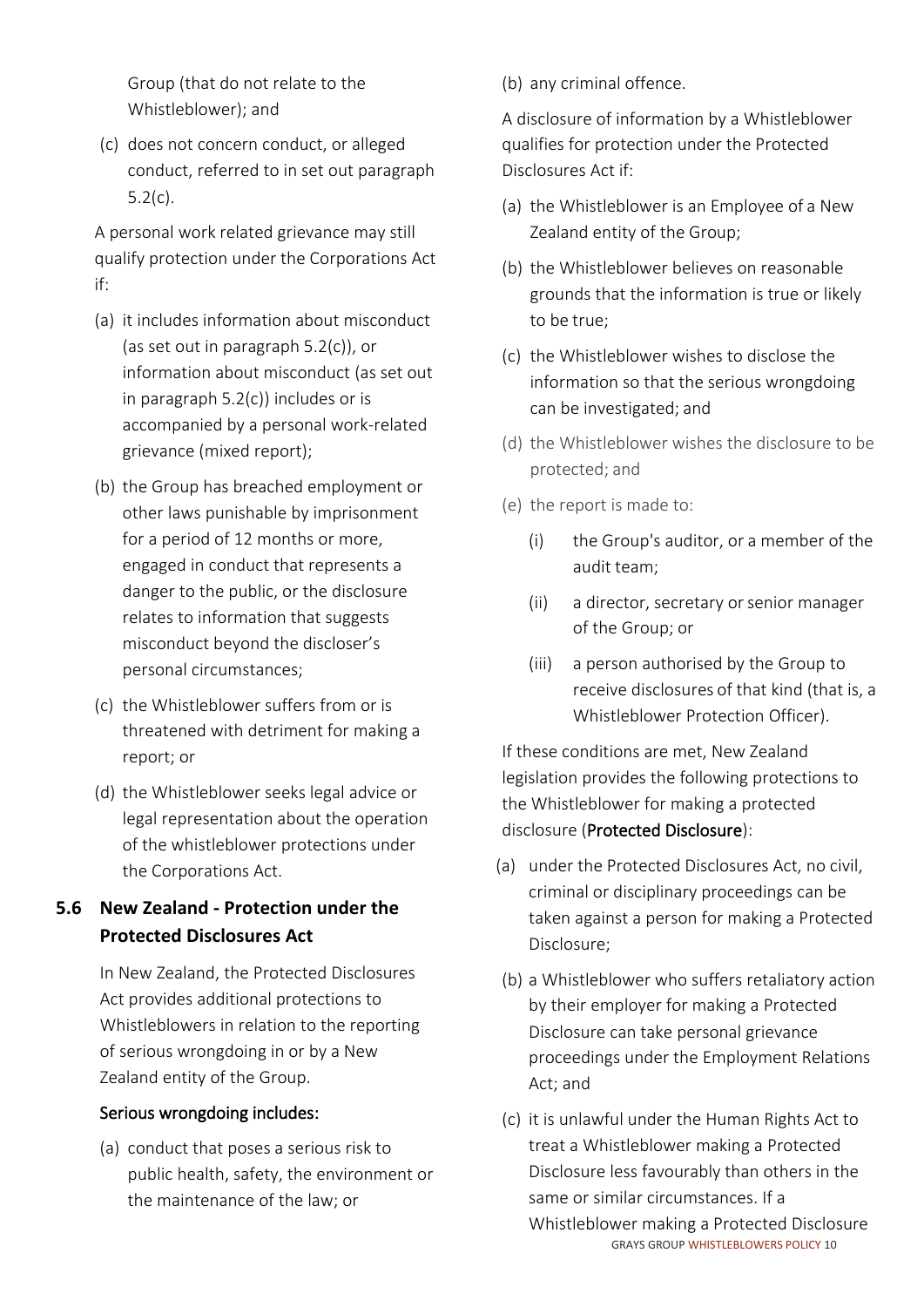is subjected to any detrimental conduct, the legal remedies under the Human Rights Act may be available to them.

NOTE: A Whistleblower will not be protected if the Whistleblower knows the allegations are false, the Whistleblower acts in bad faith or the information the Whistleblower discloses is protected by legal professional privilege.

If the Whistleblower makes a Protected Disclosure, information which identifies the Whistleblower will be kept confidential unless one of the following exceptions applies:

- (a) the Whistleblower consents to the disclosure; or
- (b) disclosure is essential to the effective investigation of the allegations;
- (c) disclosure is essential to prevent serious risk to public health or safety, or the environment; or
- (d) disclosure is essential to comply with the principles of natural justice.

The Group is committed to full compliance with these protective provisions.

## <span id="page-9-0"></span>**6. Other matters**

#### <span id="page-9-1"></span>**6.1 Distribution of Policy**

This Policy is available to current of the Group through the Group's intranet and it will be made available at certain staff briefing sessions and/or smaller team meetings.

This Policy is also available to Eligible Disclosers through the Group's external websites including [www.grays.com](http://www.grays.com/) and [www.graysonline.co.nz](http://www.graysonline.co.nz/) and [www.areyouselling.com.au.](http://www.areyouselling.com.au/)

## <span id="page-9-2"></span>**6.2 Amendment of Policy**

This Policy can only be amended with the

approval of the Board.

## <span id="page-9-3"></span>**6.3 Adoption of Policy and Board review**

This Policy was adopted by the Board on the date specified in the table in paragraph 7 and takes effect from that date.

The Board will review this Policy periodically. The General Counsel will communicate any amendments as appropriate.

## <span id="page-9-4"></span>**7. Document control**

| Version | <b>Management Approval</b>     |
|---------|--------------------------------|
| 1.0     | Jeff McLean - 6 September 2019 |
| 2.0     | Jeff McLean - 14 February 2020 |
| 3.0     | Jeff McLean - 28 December 2020 |
| 4.0     | Jeff McLean - 2 July 2021      |